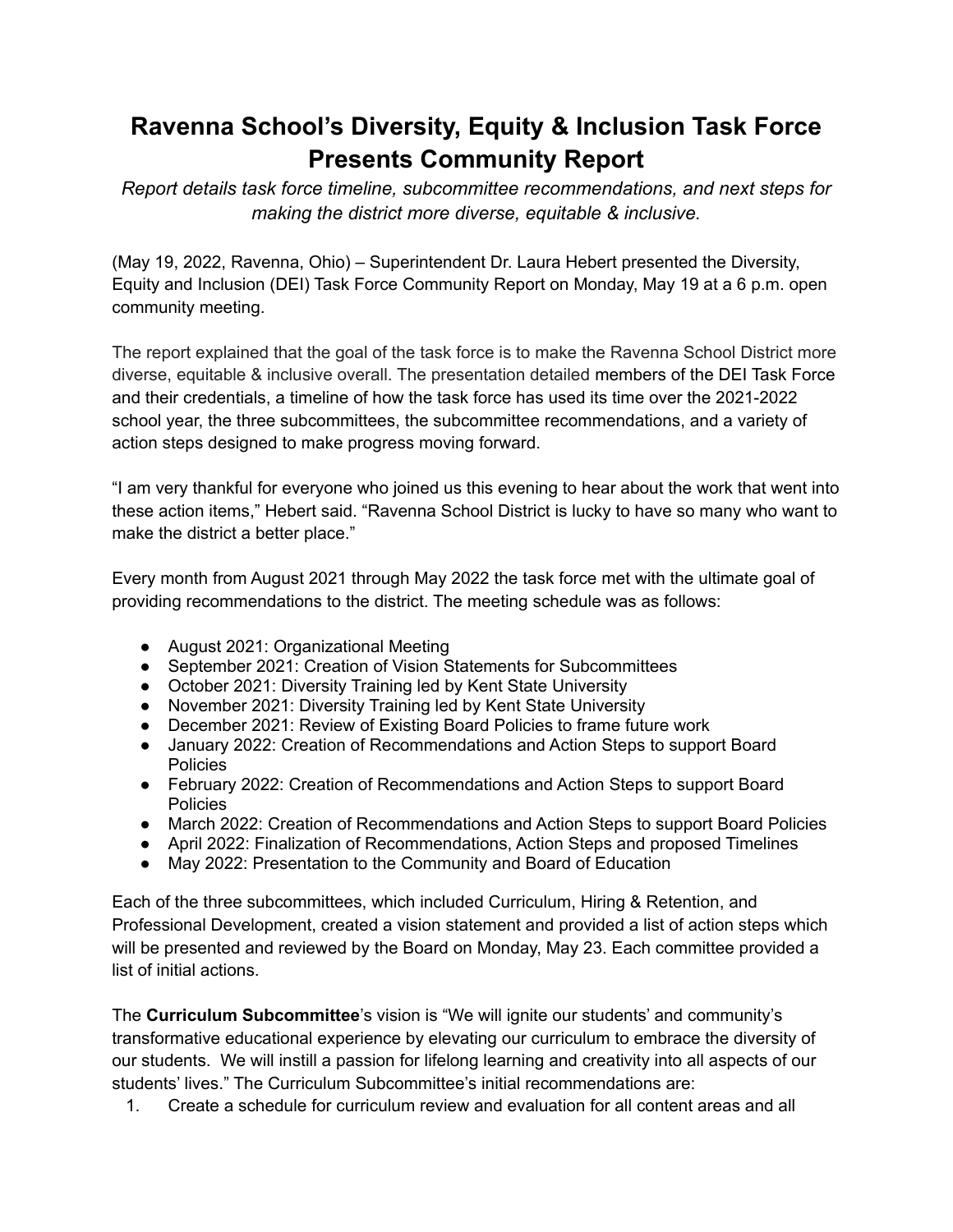grade levels. (This includes the arts and specials areas). This also includes the libraries in each building. Communicate this to the teachers and review the curriculum through the DEI lens.

- 2. View acceleration placement as well as gifted services/ advanced classes through the DEI lens.
- 3. Reestablish small groups at the high school and middle school that provide a safe environment for students to share personal stories to build their confidence.

The **Hiring & Retention Subcommittee**'s vision is "We will ensure the success of all students and meet the needs of families and community members through the intentional recruitment, hiring and retention of a diverse, inclusive, and culturally competent group of faculty members." Hiring & Retention Subcommittee's initial recommendations are:

- 1. Recruit a diverse and highly qualified staff.
- 2. Ensure members of the interviewing panel have taken part in the equity/equality and bias training before participating in an interview.
- 3. Analyze and, if necessary, revise the hiring practices to ensure alignment with the goals of the DEI Task Force.
- 4. Create and promote a positive culture that is conducive to the retention of a diverse and inclusive staff.

The **Professional Development Subcommittee**'s vision is "To support and empower staff to develop their use of inclusive, culturally responsive practices to intentionally recognize and serve all children holistically." Professional Development Subcommittee's initial recommendations are:

- 1. Analyze existing discipline data (PBIS, referrals, suspensions) to develop a proactive toolkit including a comprehensive SEL curriculum, building competency in therapeutic rapport rooted in Handle with Care values and develop alternative discipline measures restorative in nature.
- 2. Review student code of conduct and dress code through the DEI lens while continuing to grow and expand PBIS programming in buildings and district wide.
- 3. Decrease the number of lost instructional hours of students due to exclusionary consequences and discipline.

In addition to presenting the recommendations to the board, next steps following the presentation include:

- Create a Ravenna Education Association DEI Standing Committee to monitor implementation progress of Curriculum recommendations.
- Integrating these recommendations into the Strategic Planning Process (set to begin in July 2022).